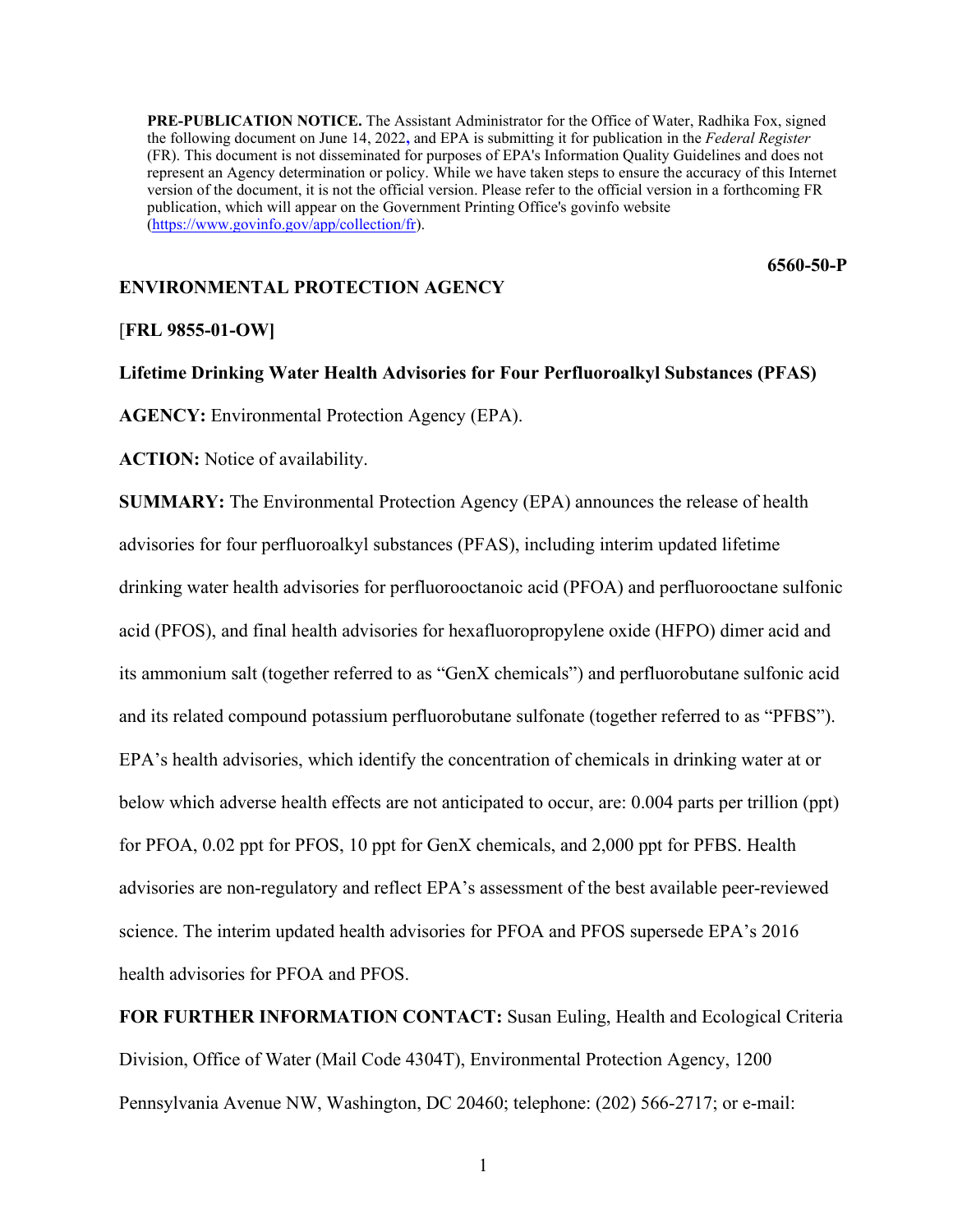euling.susan@epa.gov.

# **SUPPLEMENTARY INFORMATION:**

# **I. What are PFAS, and specifically, what are PFOA, PFOS, GenX chemicals, and PFBS?**

PFAS are a large and diverse structural family of compounds used in myriad commercial applications due to their unique properties, such as resistance to high and low temperatures, resistance to degradation, and nonstick characteristics. Although PFAS have been manufactured and used broadly in commerce since the 1940s, particular concern over potential adverse effects on human health grew in the early 2000s with the discovery of PFOA and PFOS in human blood. Since that time, hundreds of PFAS have been identified in water, soil, and air. Many PFAS are environmentally persistent, bioaccumulative, and have long half-lives in humans, particularly the longer-chained carbon species such as PFOA and PFOS. Most uses of PFOA and PFOS were phased out by U.S. manufacturers in the mid-2000s although there are a limited number of ongoing uses. In addition, some currently used PFAS break down into PFOA and PFOS in the environment. PFAS with fewer carbon atoms, such as GenX chemicals and PFBS, were subsequently developed to replace PFOA and PFOS, respectively, and integrated into various consumer products and industrial applications because they have the desired properties and characteristics associated with this class of compounds but are more quickly eliminated from the human body than PFOA and PFOS.

# **II. What health effects are associated with exposure to PFOA, PFOS, GenX chemicals, and PFBS?**

This document is a prepublication version, signed by the Assistant Administrator for the Office of Water, Radhika Fox, on June 14, 2022. EPA is submitting it for publication in the *Federal Register*. We have taken steps to ensure the accuracy of this version, but it is not the official version.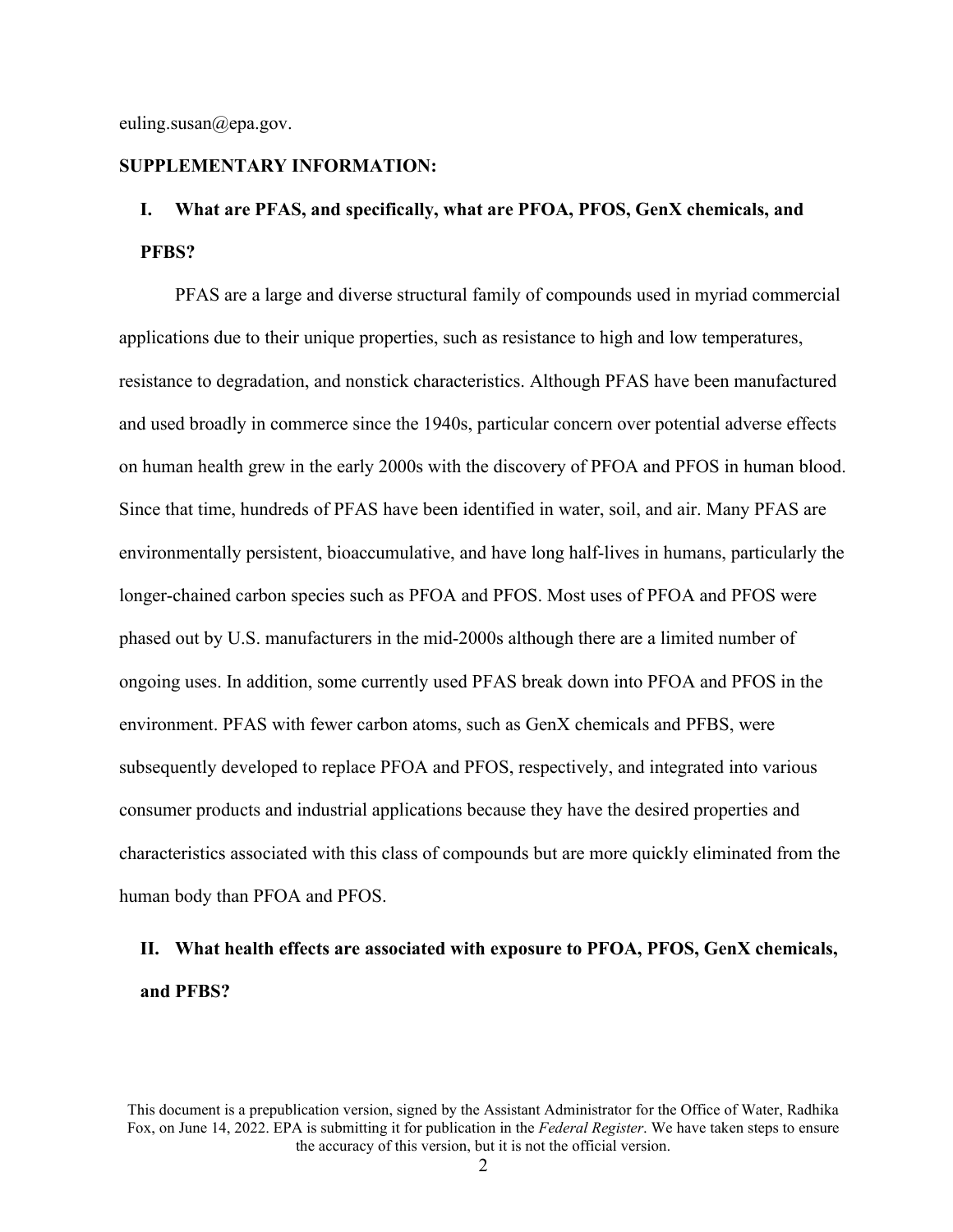The interim updated health advisories for PFOA and PFOS are based on human epidemiology studies in populations exposed to these chemicals. Human studies have found associations between PFOA and/or PFOS exposure and effects on the immune system, the cardiovascular system, human development (e.g., decreased birth weight), and cancer. The most sensitive non-cancer effect and the basis for the interim updated health advisories for PFOA and PFOS is suppression of vaccine response (decreased serum antibody concentrations) in children. While there is evidence that PFOA is likely to be carcinogenic to humans, EPA has not derived a cancer risk concentration in water for PFOA at this time. There is suggestive evidence of carcinogenic potential of PFOS in humans. Cancer analyses are ongoing for both PFOA and PFOS.

EPA's final health advisories for GenX chemicals and PFBS are based on animal toxicity studies following oral exposure to these chemicals. GenX chemicals have been linked to health effects on the liver, the kidney, the immune system, and developmental effects, as well as cancer. The most sensitive non-cancer effect and the basis for the final health advisories for GenX chemicals is a liver effect (constellation of liver lesions). There is suggestive evidence of carcinogenic potential of oral exposure to GenX chemicals in humans, but data are insufficient to derive a cancer risk concentration in water for GenX chemicals at this time. Animal studies following oral exposure to PFBS have shown health effects on the thyroid, reproductive organs and tissues, developing fetus, and kidney following oral exposure. The most sensitive non-cancer effect and the basis for the final health advisory for PFBS is a thyroid effect (decreased serum total thyroxine). There are no known studies evaluating potential cancer effects of PFBS and so the potential for cancer effects after PFBS exposure could not be evaluated.

#### **III. What are Drinking Water Health Advisories?**

This document is a prepublication version, signed by the Assistant Administrator for the Office of Water, Radhika Fox, on June 14, 2022. EPA is submitting it for publication in the *Federal Register*. We have taken steps to ensure the accuracy of this version, but it is not the official version.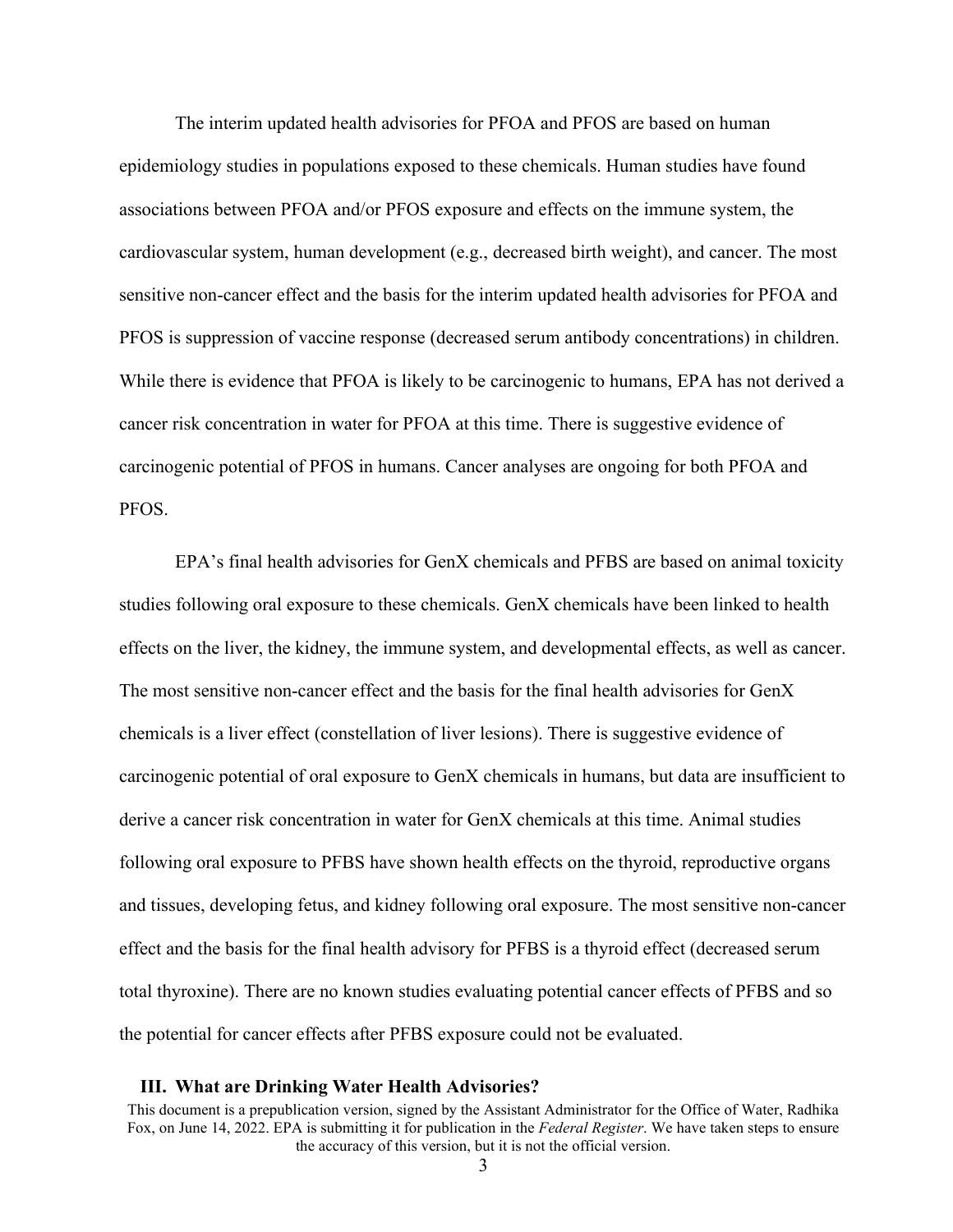Under the Safe Drinking Water Act, EPA may publish health advisories for contaminants that are not subject to any national primary drinking water regulation. 42 U.S.C. 300g- $1(b)(1)(F)$ ). EPA develops health advisories to provide information on the chemical and physical properties, occurrence and exposure, health effects, quantification of toxicological effects, other regulatory standards, analytical methods, and treatment technology for drinking water contaminants. Health advisories describe concentrations of drinking water contaminants at which adverse health effects are not anticipated to occur over specific exposure durations (e.g., oneday, ten-days, and a lifetime). Health advisories serve as technical information to assist Federal, state and local officials, as well as managers of public or community water systems in protecting public health. They are not regulations and should not be construed as legally enforceable Federal standards. Health advisories may change as new information becomes available.

### **IV. What are EPA's Interim Health Advisories for PFOA and PFOS?**

EPA is releasing interim updated health advisories for PFOA and PFOS based on data and draft analyses that indicate that the levels at which negative health effects could occur are much lower than previously understood when the agency issued its 2016 health advisories for PFOA and PFOS (70 parts per trillion or ppt). Human studies have found associations between PFOA and/or PFOS exposure and effects on the immune system, the cardiovascular system, development (e.g., decreased birth weight), and cancer. These data and draft analyses, which were released publicly in November 2021, are currently undergoing EPA Science Advisory Board (SAB) review. EPA is concerned about the public health implications of these preliminary findings and is therefore issuing interim updated health advisories for PFOA and PFOS. The interim updated health advisories for PFOA and PFOS are 0.004 ppt and 0.02 ppt, respectively. The interim updated health advisories replace the 2016 final health advisories for PFOA and

This document is a prepublication version, signed by the Assistant Administrator for the Office of Water, Radhika Fox, on June 14, 2022. EPA is submitting it for publication in the *Federal Register*. We have taken steps to ensure the accuracy of this version, but it is not the official version.